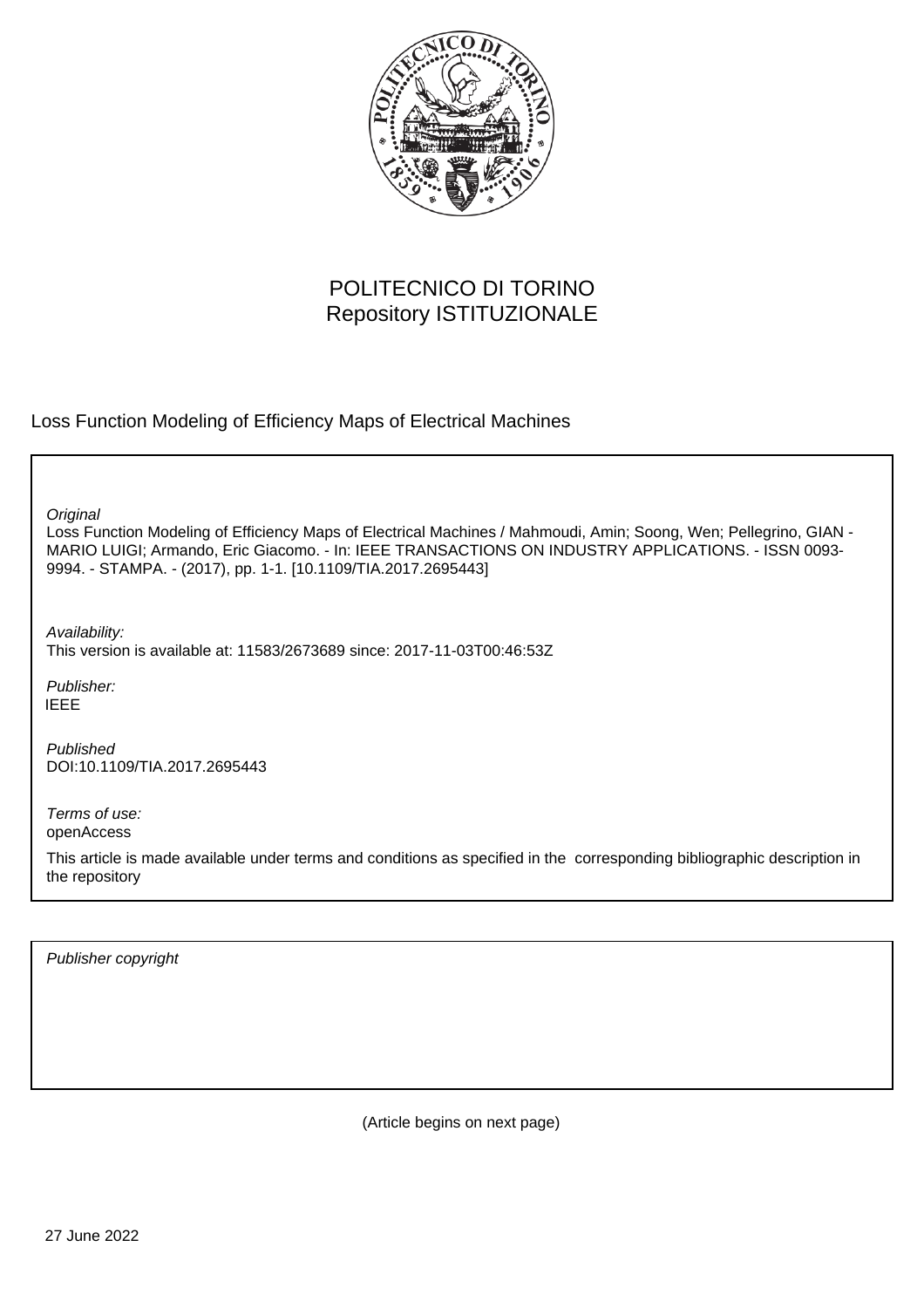# Loss Function Modeling of Efficiency Maps of Electrical Machines

Amin Mahmoudi, Wen L. Soong School of Electrical and Electronic Engineering University of Adelaide, Australia [amaminmahmoudi@gmail.com](mailto:amaminmahmoudi@gmail.com) [wen.soong@adelaide.edu.au](mailto:wen.soong@adelaide.edu.au)

*Abstract***— This paper presents a novel approach in modeling of efficiency maps for electrical machines. It is based on sum**  of the terms in the form of  $k_{mn}T^m\omega^n$  to represent the variation **of the stator and rotor copper, iron and magnet losses with torque and speed. The effect of each term on the shape of the efficiency map is explored. Analysis is performed on the calculated efficiency and loss maps of an induction, an interior permanent magnet and a surface permanent magnet machine to demonstrate the validity of the approach.**

**Keywords— efficiency map, electric machines, induction machines, loss modeling, permanent magnet machines** 

### I. INTRODUCTION

#### *A. Background*

An efficiency map for an electrical machine is a contour plot of the maximum efficiency on the torque (or power) – speed plane. Its envelope shows the maximum torque capability of the machine as a function of speed.

Efficiency maps are widely used for describing the performance of electric motors and drives as a function of their torque/speed operating points. For vehicle propulsion drives, energy usage over standard driving cycles and hence an expected driving range can be determined via manipulation of the efficiency map of the electrical machine [1,2]. To minimize energy usage, the efficiency should be maximum in the operating regions where the machine has the highest average output power over the driving cycle.

Permanent magnet (PM) machines are widely used for traction applications due to their high power density, and their ability to be designed for a wide flux-weakening range. Conventionally, the two main control parameters are the *d*and  $q$ -axis currents  $I_d$  and  $I_q$ . Two main constraints are the input voltage and current limits of machine. The induction motor (IM) has also been applied in electric traction, with commercial success [3].

Efficiency maps are obtained by finding the maximum efficiency for a given speed and torque by examining the combinations of control parameters, such as  $I_d$  and  $I_q$  for PM machines, which give the desired torque and finding a combination with highest efficiency within the voltage and current limits. This is done using analytical, finite-element Gianmario Pellegrino, Eric Armando Politecnico di Torino, Corso Duca degli Abruzzi 24, Torino, 10129 Italy [gianmario.pellegrino@polito.it](mailto:gianmario.pellegrino@polito.it) [eric.armando@polito.it](mailto:eric.armando@polito.it)

or experimental techniques. A similar approach based on *Id* and *Iq* for induction machines has recently been described [4].

While the process of generating and using efficiency maps of electrical machines is well-known [1-2,5-9], there has been little research on the interpretation and analysis of efficiency maps, as well as on loss modelling of the machine as a whole, as a function of torque and speed, rather than modelling of local loss phenomena. Presently comparisons between measured and calculated efficiency maps have been largely limited to showing contour plots of the difference between them [8].

This paper examines use of the loss function modeling techniques to understand how different loss types affect the shape of an efficiency map and how experimental efficiency and loss maps can be analysed and also compared with simulation results.

# *B. Loss Function Modeling of Efficiency Maps*

The key novel contribution of this work is to model the power losses of the electrical machine at a given torque *T* and speed  $\omega$  as the sum of loss terms of the form  $T^n\omega^n$  where *m* and *n* are integers [10].

Heins et al. [11] have previously done loss component modelling for electrical machines using loss terms which are a function of current *I* and speed  $\omega$ , that is  $I^m \omega^n$ , rather than torque  $T$  and speed  $\omega$ , see Table I. Their emphasis was on modelling the breakdown of losses in the machine and comparing finite-element (FE) and experimental results. Their discussion was limited to only permanent magnet machines and did not examine efficiency maps.

Normally when comparing FE and test results, the total FE loss is compared with the measured loss for different operating points. The novelty of Heins' contribution is to compare the loss component functions instead of the loss values at each operating point. This is shown in Table I where the sum of the calculated loss function coefficients for each type of loss is compared with the measured data. This comparison provides more information about the likely types of losses which are responsible for the discrepancy between the experimental and measured results. For instance in Table I, the loss term with the largest error is loss  $\infty$  ω which is produced by the mechanical and core losses.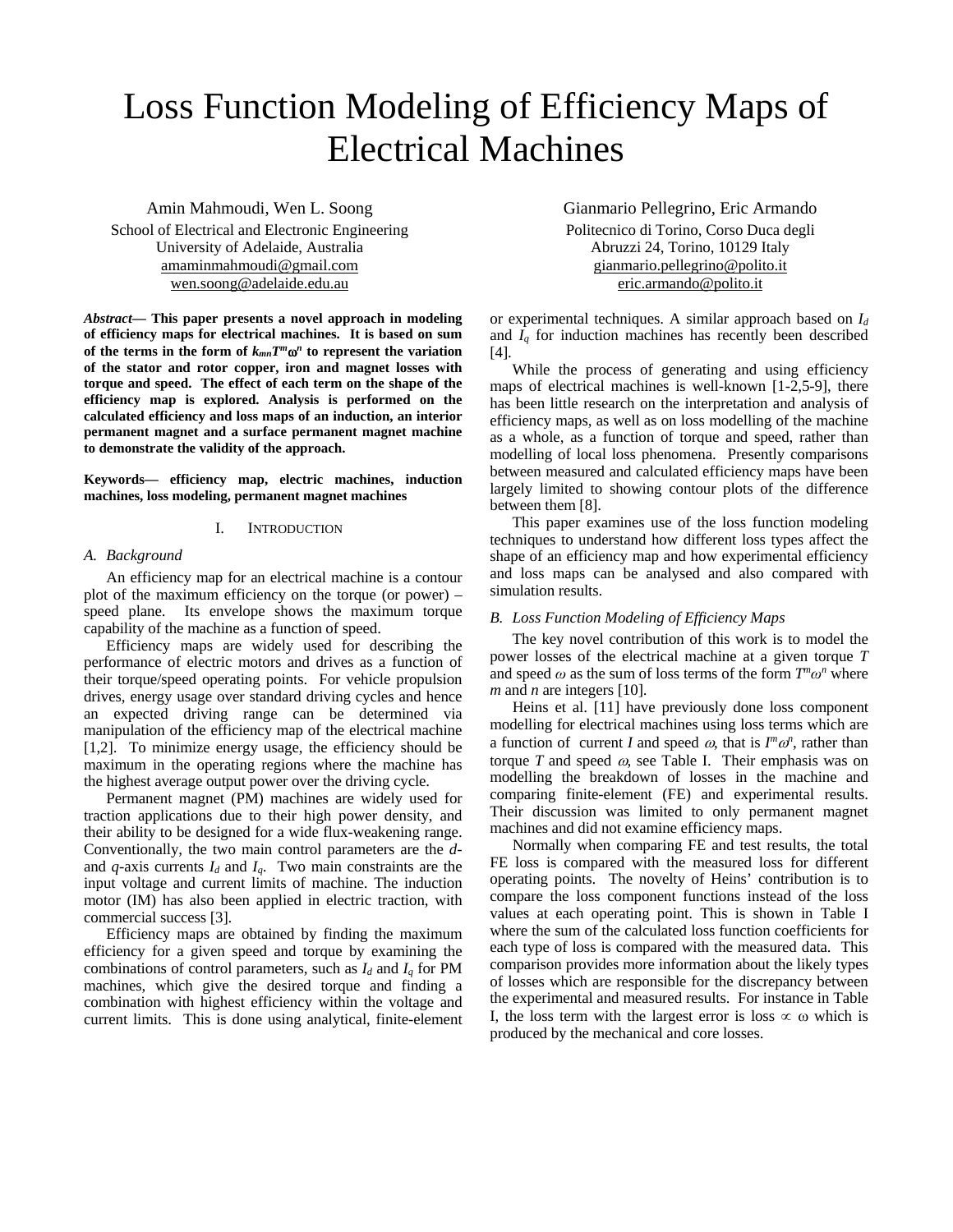|                    |                 |    |            | ,2         |    |    |            |
|--------------------|-----------------|----|------------|------------|----|----|------------|
|                    |                 |    |            |            |    |    |            |
|                    |                 | ω  | $\omega^2$ | $\omega^3$ |    | ω  | $\omega^2$ |
| FE<br>$\mathbf{A}$ | Core Loss $(W)$ | 23 | 9          |            |    |    |            |
|                    | Solid Loss (W)  |    |            |            |    |    |            |
|                    | Copper(W)       |    |            |            | 52 |    | 2          |
|                    | Mechanical (W)  | 30 |            |            |    |    |            |
|                    | Total (W)       | 53 | o          |            | 52 |    |            |
| Experimental       |                 | 93 | 10         |            | 60 | 18 |            |
|                    | Difference      |    |            |            |    |    |            |

TABLE I. COMPARISON OF FE AND EXPERIMENTAL CURRENT-SPEED LOSS COMPONENTS [11]

In this paper, the loss maps of three traction machines are modelled, and the corresponding efficiency maps are analysed. The key changes from Heins' work are firstly that torque is used in place of current as the metric of the machine's load. Secondly, magnetic saturation not previously considered is here taken into account. Thirdly, this study also includes induction machines while the previous study was limited to permanent magnet machines. Finally this work includes field-weakening operation and not only constant torque operation as done previously.

The results of this work are based on finite-element analysis. One induction machine, one interior PM and one surface PM machine are considered as test cases. A similar approach to that shown in Table I is used: for each machine, each of the calculated loss types (e.g. stator copper loss) is modeled as a sum of loss functions. While experimental results of three such machines designed for the same vehicle specifications are not available, the calculated loss maps are analysed instead. This FEA approach is still considered valid because the literature shows that FEA evaluated loss maps match experimental loss maps with good accuracy [8].

The paper is organized as follows: a discussion of the electrical machine analytical modelling under constant torque and constant power operation is presented in Section II. Section III then describes the finite-element based calculation of efficiency/loss maps for the three machines and shows the detailed loss modeling results. Section IV examines the process of loss function modeling. Section V gives a detailed discussion of the results and Section VI examines some aspects of the interpretation of efficiency maps.

#### II. LOSS FUNCTIONS PRINCIPLE AND CONCEPTS

#### *A. PM Machine Example*

It is proposed that the power loss  $P_{loss}$  in an electrical machine under maximum efficiency operation can be expressed as a function of torque  $T$  and speed  $\omega$  in the form,

$$
P_{loss}(T,\omega) \approx \sum k_{mn} T^m \omega^n \tag{1}
$$

where the exponents *m* and *n* are integers, and the constants *kmn* are non-negative. Thus the efficiency is given in terms of output power  $P_0$  as,

$$
\eta(T,\omega) = \frac{P_o}{P_{loss}(T,\omega) + P_o} = \frac{T\omega}{P_{loss}(T,\omega) + T\omega} \tag{2}
$$

Equation (2) can also be used to find the loss map  $P_{loss}(T,\omega)$ given the efficiency map  $n(T, \omega)$ .

For example, consider a simple loss model for a surface PM machine. The iron loss is assumed proportional to  $\omega^2$ which only considers eddy-current loss and neglects armature reaction (stator current) effects. The torque is assumed proportional to current (neglecting saturation and assuming a constant current angle) and hence the stator copper loss is proportional to  $T^2$ . Thus to a first approximation the surface PM machine loss can be described as,

$$
P_{loss}(T,\omega) = k_{20}T^2 + k_{02}\omega^2
$$
 (3)

This is illustrated in Fig. 1 which shows the copper, iron and total loss terms as well as the efficiency map as contour plots with torque and speed axes.

The copper loss plot, Fig.  $1(a)$ , is only a function of torque and so consists of horizontal contours while the iron loss, Fig. 1(b), is only a function of speed and consists of vertical contours. The spacing of these contours is nonuniform due to the square law dependance. The total loss plot, Fig. 1(c), being the sum of a torque squared and a speed squared component has elliptical contours centred on the origin. The resultant efficiency map, Fig. 1(d), shows linear contours passing through the origin with maximum efficiency when the torque and speed are roughly equal in magnitude.



Figure 1. Example surface PM machine results as contour plots on axes of torque and speed, (a) copper loss, (b) iron loss, (c) total loss, (d) efficiency.

The proposed analysis in this paper is to convert an efficiency map as shown in Fig. 1(d), to an equivalent loss map in Fig. 1(c) and then curve fitting this as loss terms of the form  $T^n\omega^n$ , Fig. 1(a) and (b).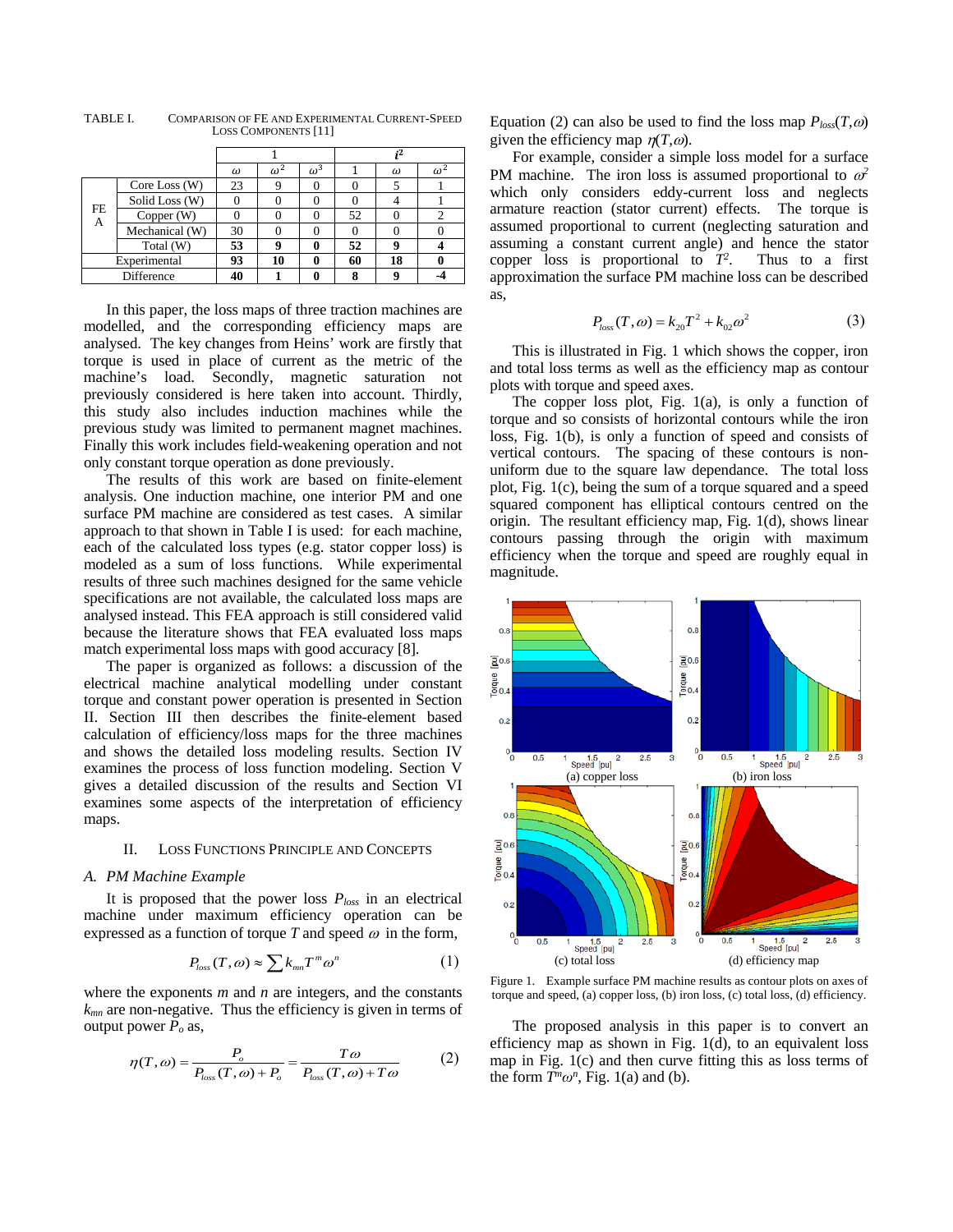#### *B. Loss and Efficiency Plots for Tm*ω*<sup>n</sup> Terms*

Fig. 2(a) shows a 4-by-4 matrix of contour plots representing examples of power loss components of the form *kmnTmω<sup>n</sup>* , as a function of torque and speed. The lower left plot refers to  $k_{00}T^0\omega^0$ , representing a constant loss component (independent of torque and speed). The plots in the left-most



Figure 2. Contour plots of (a) power loss and (b) efficiency on axes of torque versus speed for loss terms of the form  $k_{mn}T^m\omega^n$  where  $m + n \leq 4$ [10]

column represent terms related to only torque  $(1, T, T^2)$  and *T3* ). Finally, the bottom row represents terms related to only speed  $(1, \omega, \omega^2, \omega^3)$ . In each of the loss terms, the lowest loss occurs at the origin, for zero torque and speed. The higher the order of the considered loss term (that is, the greater the value of  $m + n$ , the more steeply the loss increases. The figure includes the  $T^2$  and  $\omega^2$  terms from Figs. 1(a) and (b). Only terms where  $m + n \leq 4$  are shown (not including  $T^4$  and <sup>ω</sup>*4* ).

Fig. 2(b) shows the shape of the efficiency plots, obtained from (2), corresponding to each loss term in Fig. 2(a).

The relationship between each loss term  $T^n\omega^n$  and the resultant efficiency map is given by,

$$
\eta(T^m, \omega^n) = \frac{T\omega}{T\omega + T^m \omega^n} = \frac{1}{1 + T^{m-1} \omega^{n-1}} \approx 1 - T^{m-1} \omega^{n-1}
$$
 (4)

The simplification in (4) holds for small values of  $T^{m-l}\omega^{n-l}$ . Thus, the shape of the efficiency plots is similar (but opposite in "slope") to that of the loss plots one row down and one column left. The natural "centre" of the matrix of efficiency plots is the one corresponding to the loss term *k11Tω*, which has a constant value of efficiency at all operating points. For all the other efficiency maps in the matrix, the highest efficiency (red shading) is the point or line closest to this "centre" plot in the matrix. Thus for the constant loss term  $k_{00}T^0\omega^0$ , the efficiency increases with the product of torque and speed while for the loss term  $k_{22}T^2\omega^2$ , the efficiency decreases with the product of torque and speed. In addition, the further a given plot is from the "centre" plot, the steeper the efficiency gradient within that plot.

A practical machine has multiple sources of loss, each of which influences the shape of its efficiency map. For instance in the surface PM machine example in Fig. 1, the total efficiency map is a combination of the efficiency maps for the  $T^2$  and  $\omega^2$  terms. Thus by analysis of an efficency map, it is also possible to determine the key loss terms.

#### *C. Prediction of Key Loss Terms*

The simplified machine analysis presented in this subsection is applicable to induction machines (IM) as well as to surface PM (SPM) and interior PM (IPM) machines. Such analysis will be used to determine the likely key loss function terms for each machine, both in the constant-torque and constant-power operating regions.

The stator copper loss is proportional to the square of the stator current.

Consider the copper losses in the constant torque region. For SPM machines,  $T \propto I$  and thus the copper loss  $\propto T^2$ . For the IM and for IPMs with a low value of magnet flux, at low currents the torque  $\propto$   $I^2$  and thus copper loss  $\propto$  *T*, however at moderate currents saturation causes the torque  $\infty$ *I* and hence copper loss  $\propto T^2$ . Thus both *T* and  $T^2$  loss terms would be expected. Some machines saturate heavily at high currents. For instance if due to heavy saturation  $T \propto \sqrt{I}$  then this would result in a copper loss  $\propto T^4$ .

Consider the copper losses in the constant power region. For IMs or IPMs with a low value of magnet flux, we can assume a constant voltage and a relatively constant powerfactor, then the current should be proportional to output power ( $\propto T\omega$ ), thus the copper loss  $\propto T^2\omega^2$ . For SPM (and IPM machines with a high values of magnet flux), due to the large *d*-axis field-weakening current component the stator current is more influenced by speed than torque, hence the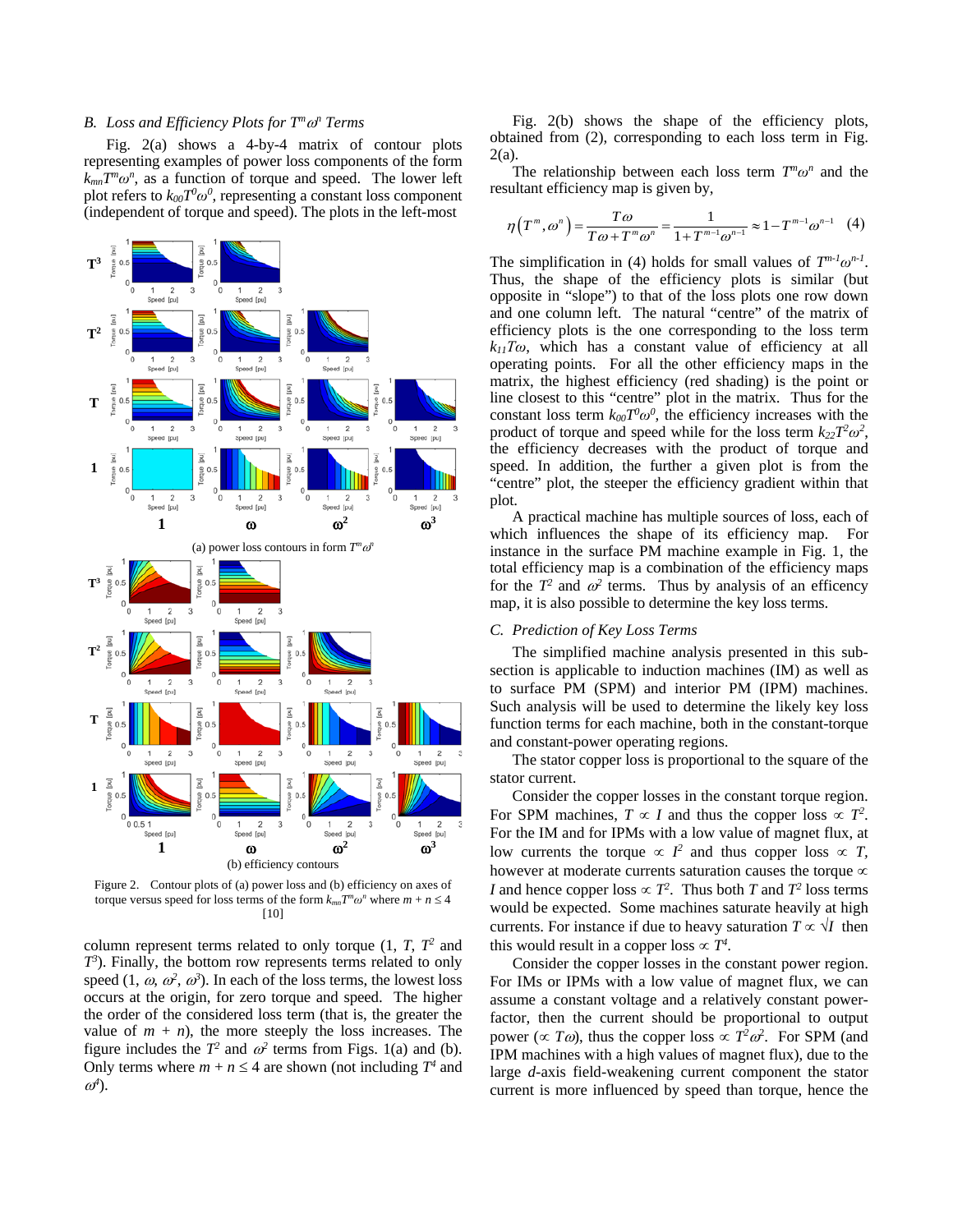largest copper loss terms should have  $m < n$ , e.g. terms such  $as \, T\omega^2, \, T\omega^3, \, \omega, \, \omega^2, \, \text{or} \, \omega^3.$ 

The iron loss consists of hysteresis and eddy-current terms which are a function of the flux density *B* and the frequency (and hence speed  $\omega$ ). To a first approximation, hysteresis loss  $\propto B^2 \omega$  and eddy-current loss  $\propto B^2 \omega^2$ .

Consider the constant torque region. The magnet flux density is constant and independent of torque *T* and hence produces iron loss terms  $\omega$  and  $\omega^2$ . The flux density from the stator current is largely proportional to torque and thus the iron loss from the stator current is related to torque squared resulting in  $T^2\omega$  and  $T^2\omega^2$  terms.

In the (high speed) constant power region, the eddycurrent loss normally dominates and the fundamental flux in the machine falls inversely with speed. Thus the fundamental iron loss should not depend on speed. The IM torque should be roughly proportional to flux squared, thus the fundamental iron loss should be proportional to torque. IPM machines under field-weakening conditions can have high harmonic loss components which increase rapidly with speed. In [13] under short-circuit conditions (constant  $I_d$ ), the (harmonic) iron loss increased with the square of speed.

The magnet losses are due to eddy-currents in the conductive magnets and consist of stator slotting effects  $(\omega^2)$  and armature reaction components  $(T^2 \omega^2)$ . These can be significant in SPM machines where the magnets are exposed to the airgap flux but are usually small in IPM machines due to the buried magnets.

Mechanical losses include bearing (typically modelled as a constant loss torque, hence  $\omega$ ), and windage losses, typically modelled as  $\omega^2$  or  $\omega^3$  terms [11].

Using the above modelling approach, the expected key loss terms of the form  $k_{mn}T^m\omega^n$  can be identified. These are summarized in Table II. Both the constant torque and constant power regions are examined for each machine. The following terms are used in the table: copper losses in the stator and rotor (cu), iron loss (fe), magnet losses (mg) and windage losses (wdge). From the analysis, the main loss components appear to occur with  $m + n \leq 4$ . As indicated at the start of this subsection, heavy saturation can cause loss terms of the form copper loss  $\propto T^4$  which are not shown in Table II.

It is to be noted that loss terms similar to those of terms in Table II are expected for other motor types. The type of loss terms are not expected to be sensitive to the size of the motor though clearly the relative contribution of each loss does vary with motor size.

TABLE II. PREDICTED LOSS TERMS CORRESPONDING TO DIFFERENT LOSS MECHANISMS [10]

| <b>Induction Machine</b>  |                            |          |            |                           |                       |          |            |            |
|---------------------------|----------------------------|----------|------------|---------------------------|-----------------------|----------|------------|------------|
|                           | <b>Constant Torque</b>     |          |            | <b>Constant Power</b>     |                       |          |            |            |
| $T^3$                     |                            |          |            |                           |                       |          |            |            |
| $\mathbf{T}^2$            | cu                         | fe       | fe         |                           |                       |          | cu         |            |
| T                         | cu                         |          |            |                           | fe                    |          |            |            |
| 1                         |                            | fe/brg   | fe         | wdge                      |                       | brg      |            | wdge       |
|                           | 1                          | $\omega$ | $\omega^2$ | $\omega^3$                | $\mathbf{1}$          | $\omega$ | $\omega^2$ | $\omega^3$ |
|                           | <b>Interior PM Machine</b> |          |            |                           |                       |          |            |            |
| <b>Constant Torque</b>    |                            |          |            |                           |                       |          |            |            |
|                           |                            |          |            |                           | <b>Constant Power</b> |          |            |            |
| $\overline{T^3}$          |                            |          |            |                           |                       |          |            |            |
| $T^2$                     | cu                         | fe       | fe         |                           |                       |          | cu/fe      |            |
| T                         | <b>CU</b>                  |          |            |                           |                       |          |            |            |
| 1                         |                            | fe/brg   | fe         | wdge                      |                       | brg      | fe         | wdge       |
|                           | $\mathbf{1}$               | $\omega$ | $\omega^2$ | $\omega^3$                | 1                     | $\omega$ | $\omega^2$ | $\omega^3$ |
|                           |                            |          |            | <b>Surface PM Machine</b> |                       |          |            |            |
|                           | <b>Constant Torque</b>     |          |            | <b>Constant Power</b>     |                       |          |            |            |
| $\overline{\mathbf{T}^3}$ |                            |          |            |                           |                       |          |            |            |
| $\mathbf{T}^2$            | cu                         | fe       | fe/mg      |                           |                       |          | mg         |            |
| т                         |                            |          |            |                           |                       |          | cu         | cu         |
| 1                         |                            | fe/brg   | fe/mg      | wdge                      |                       | fe/brg/  | fe/mg/     | cu/        |
|                           |                            |          |            |                           |                       | cu       | cu         | wdge       |

III. FINITE-ELEMENT CALCULATION OF EFFICIENCY MAPS

**1**  $\omega$  **i**  $\omega$ <sup>2</sup>  $\omega$ <sup>3</sup> **i** 1  $\omega$  **i**  $\omega$ <sup>2</sup>  $\omega$ <sup>3</sup>

#### *A. Three Example 50-kW, 12-kr/min Machine Designs*

Three example machines designed for a traction application are compared. An induction motor (IM), interior permanent magnet motor (IPM) and surface permanent magnet (SPM) motor design for the same 50-kW, 12-kr/min electric traction application were considered [10,14-15]. Their cross-sections are shown in Fig. 3. All the machines have the same stack length and stator outer diameter. The key parameters of the motors are reported in Table III.

Finite-element analysis was used to predict their performance characteristics [15], including the maximum torque versus speed capability envelope and the contour plots of the minimum loss and maximum efficiency.



Figure 3. Cross-sections of the three machines [15]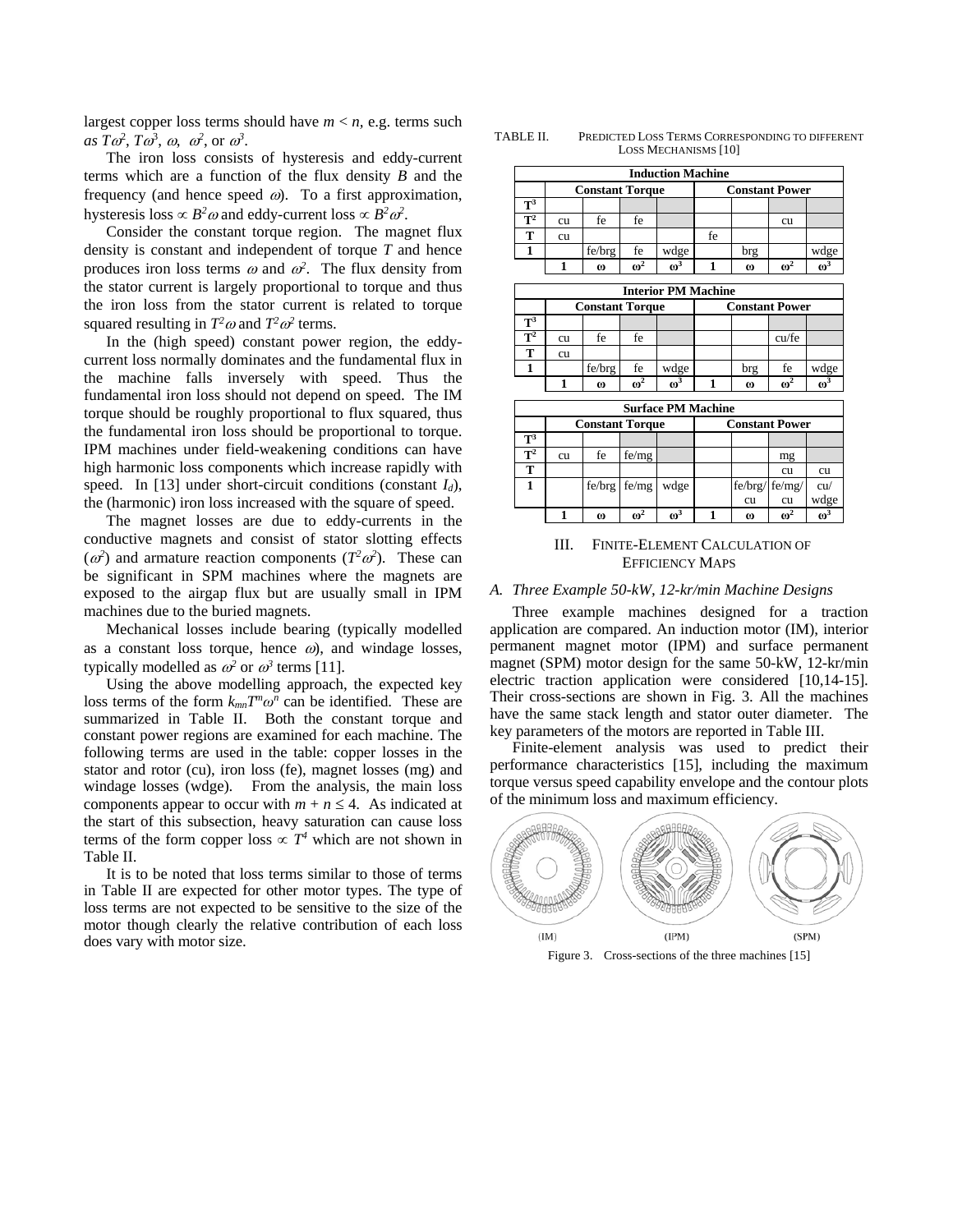| TABLE III. | SPECIFICATIONS OF THREE 50-KW, 12 KR/MIN MOTORS |  |  |  |
|------------|-------------------------------------------------|--|--|--|
|------------|-------------------------------------------------|--|--|--|

|                                         | <b>IM</b>            | <b>IPM</b>       | <b>SPM</b>          |
|-----------------------------------------|----------------------|------------------|---------------------|
| <b>Key Dimensions</b>                   |                      |                  |                     |
| - stator outer diameter                 |                      | $216 \text{ mm}$ |                     |
| - airgap length                         |                      | $0.7$ mm         |                     |
| - stack length                          |                      | $170 \text{ mm}$ |                     |
| <b>Design Parameters</b>                |                      |                  |                     |
| - poles                                 | 4                    | 4                | 4                   |
| - stator slots                          | 48                   | 48               | 6                   |
| - slots per pole per phase (SPP)        | 4                    | 4                | 0.5                 |
| - copper slot fill (copper/slot area)   | 40%                  | 40%              | 40%                 |
| <b>Mechanical Parameters</b>            |                      |                  |                     |
| - continuous torque at 3.2 kW loss      | $110$ Nm             | 160 Nm           | 130 Nm              |
| - rated speed at continuous torque      | $4.0 \text{ kr/min}$ | $3.8$ kr/min     | $3.8$ kr/min        |
| - overload torque capability            | 210 Nm               | 210 Nm           | 150 Nm              |
| <b>Electrical Parameters</b>            |                      |                  |                     |
| - rated voltage (rms line)              | 212 V                | 212 V            | 212 V               |
| - back-emf at $12$ krpm $(20^{\circ}C)$ |                      | $0.98$ pu        | $3.12 \text{ pu}$   |
| - characteristic current (rms 150°C)    |                      | 145 A            | 136A                |
| - stator resistance $(150^{\circ}C)$    | $27m\Omega$          | $27m\Omega$      | $21 \text{m}\Omega$ |
| <b>Magnets</b>                          |                      |                  |                     |
| - type                                  |                      | <b>NdFeB</b>     | <b>NdFeB</b>        |
| - remanent flux density                 |                      | 1.26T            | 1.26T               |

#### *B. Finite-Element Loss Map Evaluation*

For the machines the performance characteristics were calculated at a fixed speed (3,500 r/min), using the Magnet/Infolytica 2D finite-element package [16] over the expected *Id*, *Iq* operating range of each machine. The calculated characteristics are the torque, stator flux-linkage and losses.

The losses include the iron losses (stator and rotor eddycurrent and hysteresis losses) and the PM eddy-current loss. Harmonic fields and rotational excitation effects are taken into account in the iron loss calculations [16]. The loss results can be scaled to any desired speed using the appropriate co-efficient for the hysteresis loss (1.231 for the steel used) and a square-law term for the eddy-current losses [17]. The calculated PM loss from the 2D analysis was reduced by 40% to take into account the magnet dimensions [18].

For the IM machine, the analysis procedure described in [4] was used. The steady-state rotor bar currents corresponding to the stator  $I_d$  and  $I_q$  currents were found using a three-step static FEA procedure. The rotor loss was then found using the rotor geometry and an estimated rotor temperature (180°C).

The above results allow the calculation of the minimum losses and hence maximum efficiency for a given torque and speed while meeting the system voltage (212Vrms line) and current constraints (255 Arms). This allows the calculation of the torque-speed contour plots of efficiency, total loss and each of the loss contributions shown in Fig. 4.

The FE calculated loss contour plots in Fig. 4 were curve-fitted using terms of the order of  $T^m \omega^n$ . The corresponding tabulated co-efficients for each curve fit are shown in Fig. 5. The loss contour plots corresponding to these tabulated fitted co-efficients are shown in Fig. 4 to give an indication of the accuracy of the curve fit for each loss type.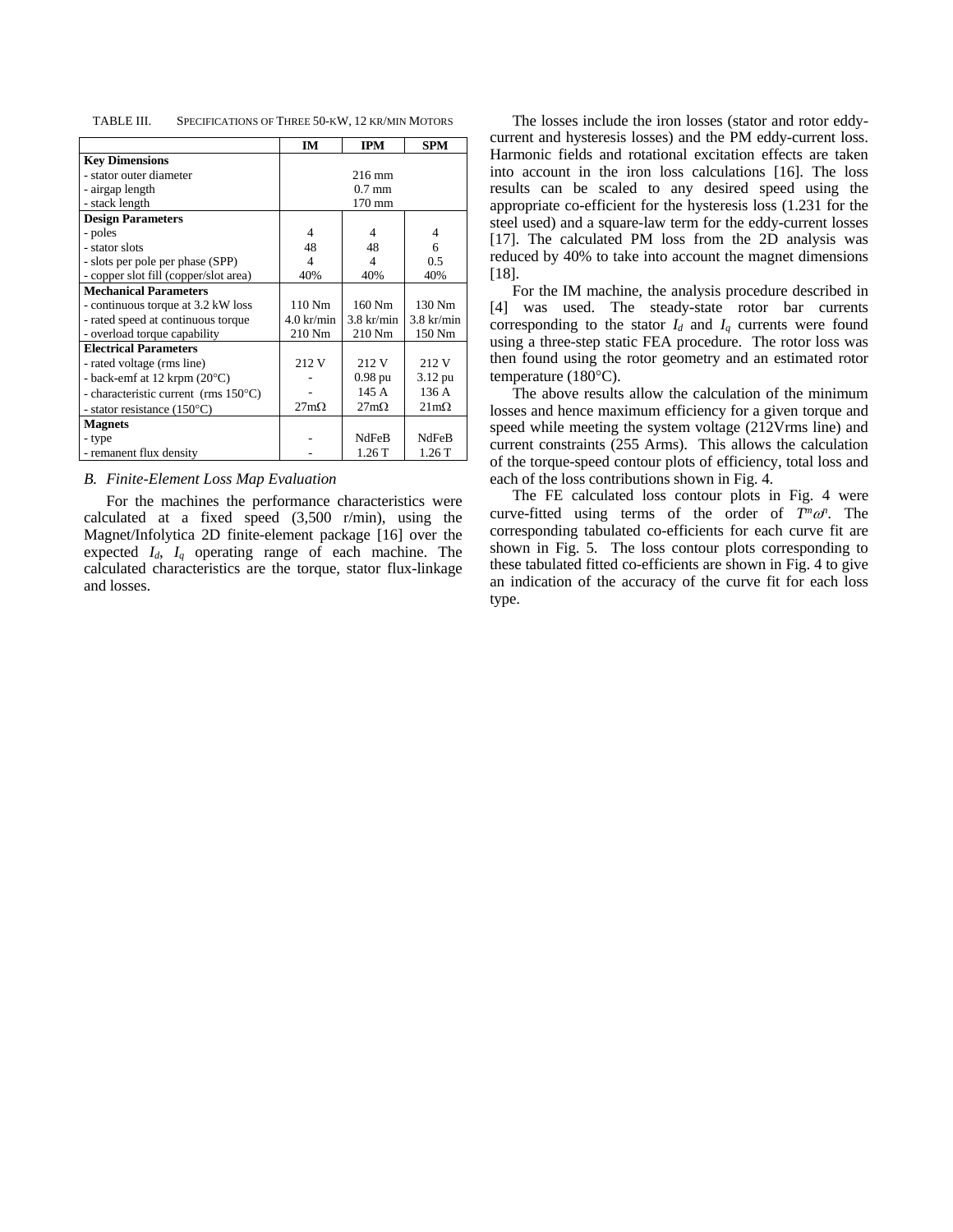

Figure 4. The FE calculated efficiency maps [10] and loss contours for the IM, IPM and SPM machines. For the loss contours the calculated result is on the left and the curve-fitted result is on the right.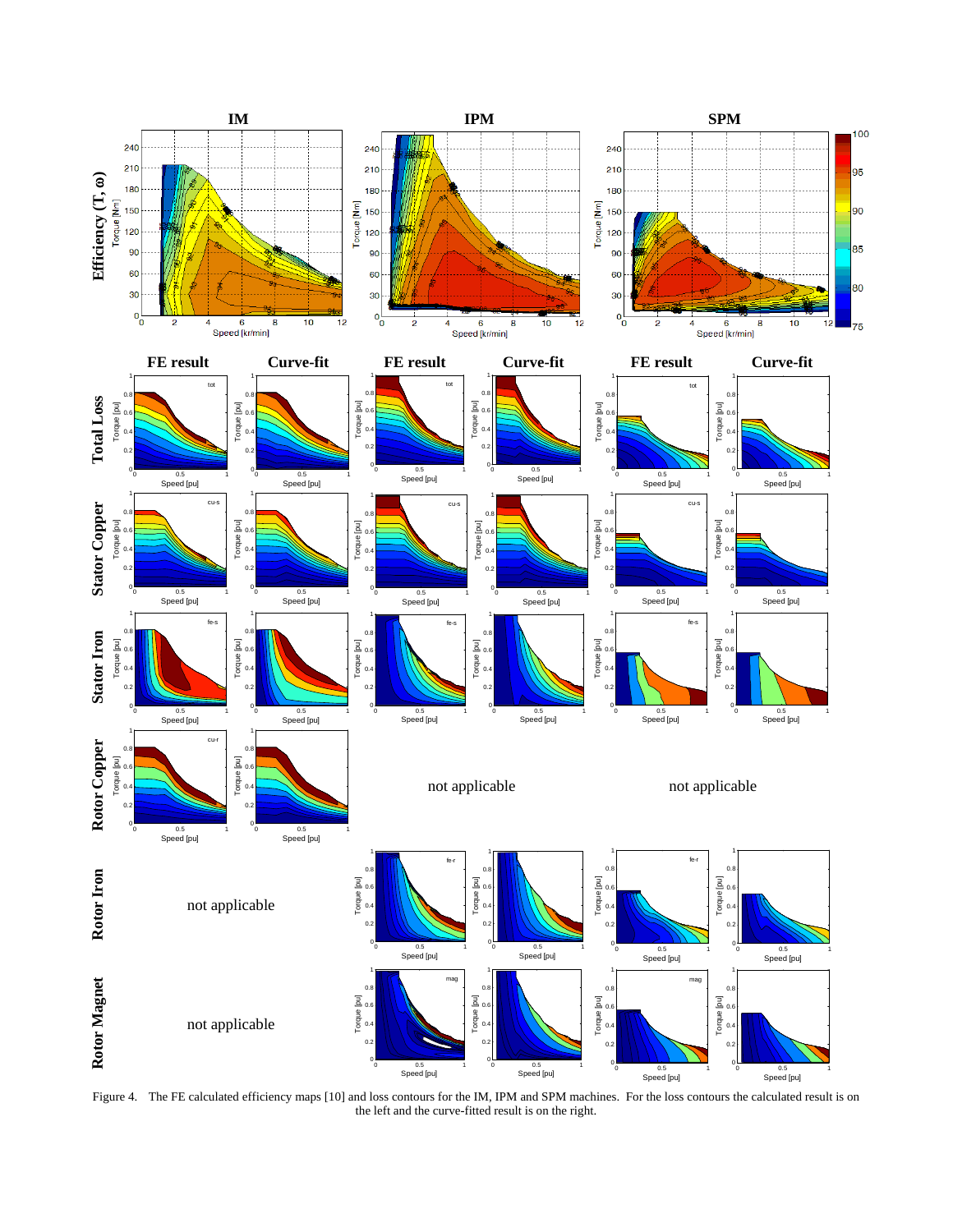

Figure 5. The curve fit results corresponding to the loss contour plots in Fig. 4 for the constant torque and constant power regions for each machine and loss type. It considers loss co-efficients up to  $m + n \le 4$ . Rows 1 to 5 are the curve fits for the five individual loss types where the peak loss co-efficients are given in watts. Row 6 is the sum of the co-efficients for the above five loss fits. Row 7 is the curve fit for the total loss contour plot. Row 8 is the sum of the co-efficients for the stator and rotor copper losses and Row 9 is the sum of the co-efficients for the non-copper losses. For these last two rows, within each matrix, the loss terms are normalised to a total of 100% to show the distribution of losses between the co-efficients.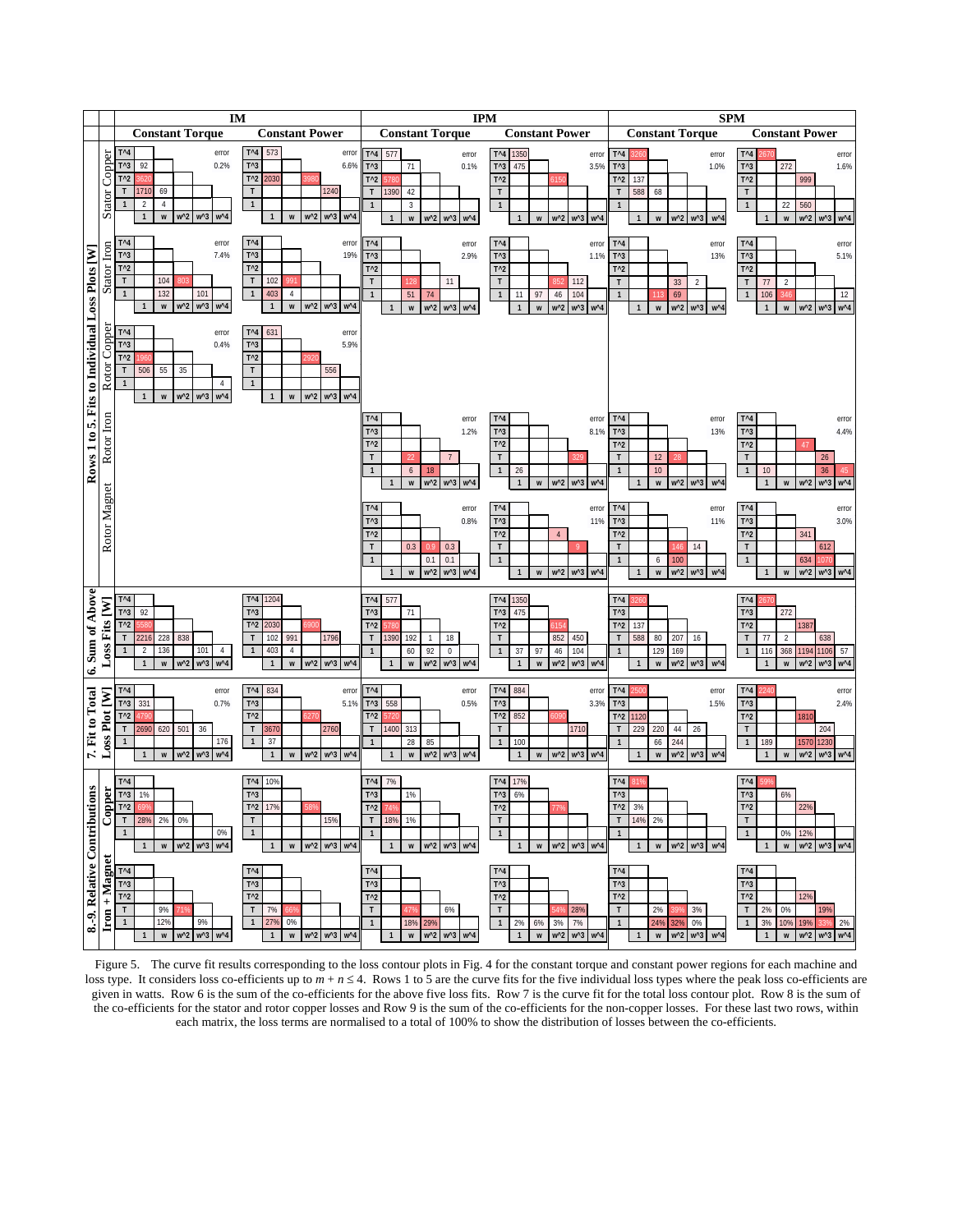### IV. CURVE-FITTING USING LOSS FUNCTIONS

This section discusses the curve-fitting of the FE calculated loss contour plots in Fig. 4 using loss functions. It covers three aspects: the selection of the degree (the maximum value of  $m + n$ ) of the co-efficients; the effect of allowing negative loss co-efficients; and the effect of not partitioning the loss contours into a constant torque and constant power regions.

Equation (1) is normalised to simplify the curve fitting process,

$$
P_{loss}(T,\omega) = \sum k_{mn} \left(\frac{T}{T_b}\right)^m \left(\frac{\omega}{\omega_b}\right)^n \quad \text{pu} \tag{5}
$$

where for the machines considered, the base torque  $T<sub>b</sub>$  is 265 Nm, the base speed  $\omega_b$  is 12 kr/min and the base power of the losses is 8 kW, which is the approximate maximum loss of the IPM machine.

The IPM efficiency and loss values were calculated using finite-element analysis at 20 speeds for 16 torque values giving a total of 320 points, as shown in Fig. 6. These are partitioned into the constant torque region (6 speed values) and the constant power region (11 speed values). These regions overlap one another by one speed value.

The SPM has the same number of data points, while the IM has one-quarter of the number of data points. Thus for the IM there were 8 torque values at 10 speeds giving 80 points which were partititioned into 3 speed values for the constant torque region and 8 speed values for the constant power region.

The number of values in each axis should therefore be sufficient for a 4<sup>th</sup> order polynomial, except for speed points of the IM in the constant torque region.



Figure 6. IPM loss and efficiency contour plot calculated data points, constant torque region (left) and constant power region (right).

#### *A. Effect of Order of Co-efficients*

The IPM stator copper loss contour plot is shown in Fig. 4 ( $3<sup>rd</sup>$  row,  $3<sup>rd</sup>$  column). The co-efficients resulting from modeling this using non-negative loss terms of maximum degree  $m+n$  from 0 to 5 are shown in Fig. 7, for the constant torque and constant power regions. The values of the coefficients shown are the maximum loss contribution of each term in watts over the corresponding region of interest. Shading is used to show the relative magnitudes of the terms within each set of co-efficients. The rms modelling error of all the FE calculated points in the region of interest is indicated on the right as a percentage of the peak calculated value of the loss in that region.

The co-efficients were obtained using the Matlab curvefitting toolbox (cftool v3.2.1) [19] for a polynomial fit of the appropriate degree for the normalised quantities, see (5). A constraint was set that all co-efficients not be negative.

In Fig. 7 the zero-degree model is simply a constant loss which results in a large modelling error of 20 to 30%. This is improved by considering higher degree models. The 1<sup>st</sup> degree model includes the additional terms  $T$  and  $\omega$  which reduces the error to 10 to 12%. The 2nd degree model includes the additional loss terms  $T^2$ ,  $T\omega$  and  $\omega^2$ . Finally the  $5<sup>th</sup>$  degree model includes terms of  $T<sup>5</sup>$ ,  $T<sup>4</sup> \omega$ , ...  $\omega<sup>5</sup>$ .

By observing the reduction in modeling error with the increase in the maximum degree used, it is seen that for the stator copper loss of the IPM machine, a  $3<sup>rd</sup>$  degree equation is suitable for the constant torque region and  $a$  4<sup>th</sup> degree equation is required for the constant power region. It can also be seen that once the degree increases beyond a certain point some loss co-efficients are fairly stable in magnitude indicating they are "true" loss terms, e.g. the  $T$  and  $T^2$  terms in the constant torque region, while others appear and disappear with increasing order indicating they may be related to be modeling errors, e.g. the  $\overline{T}^m$  terms in the constant power region. Generally the largest co-efficient in the matrix is the most stable with increasing value of the degree, particularly if it is not on the boundary of the degree limit.

Apart from variation of the error in modelling with the degree of the equations, 4<sup>th</sup> degree equations were also chosen as this was the largest degree of the terms predicted by the analytical modeling in Section II.C. While the use of higher degree terms may produce improved fits, these[a1] are also more sensitive to small errors in the data being fitted.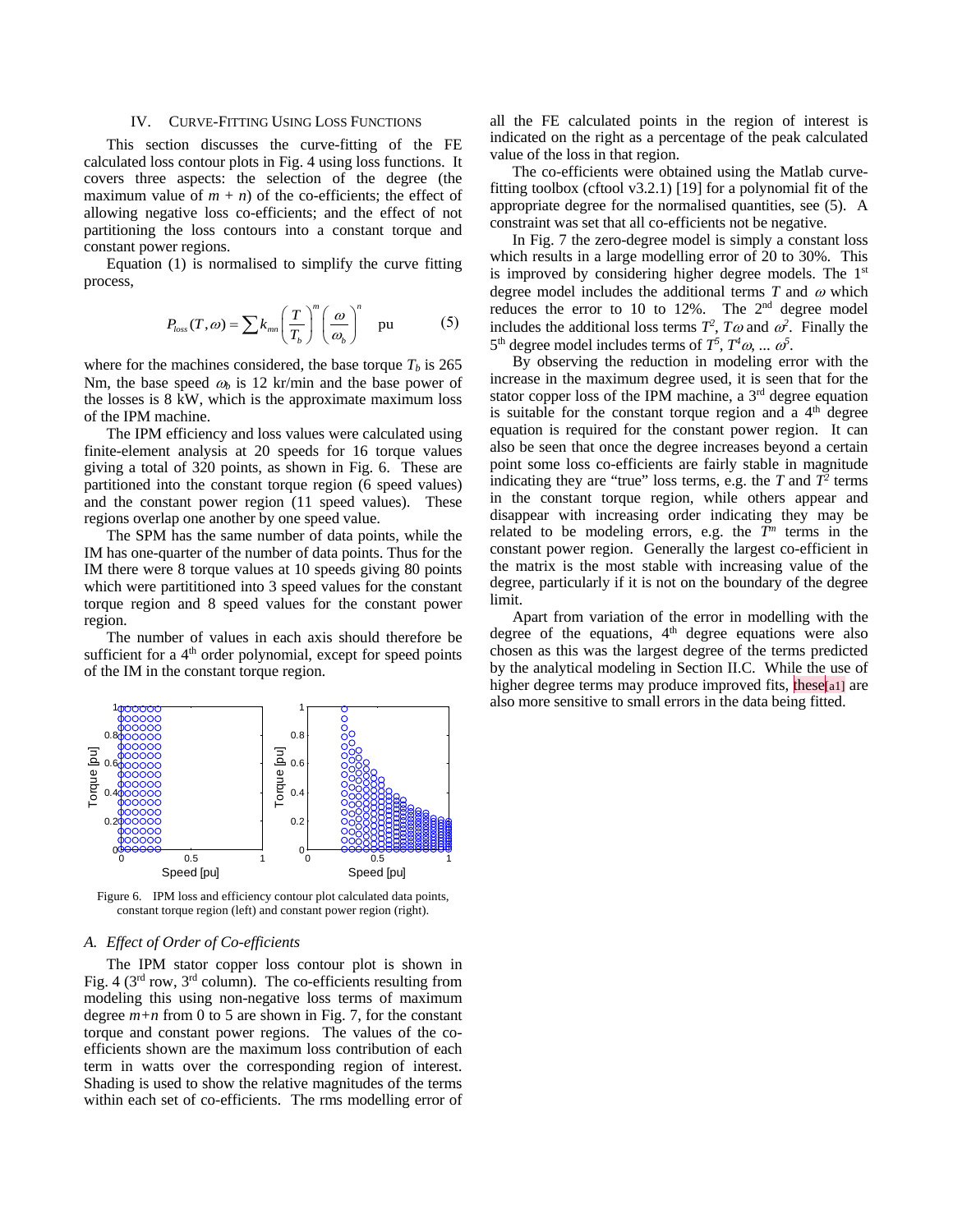

Figure 7. IPM stator copper loss. Constant torque and constant power region loss curve fits using zero to fifth-degree loss terms with nonnegative co-efficients. Modeling errors are shown.

#### *B. Effect of Allowing Negative Co-Efficients*

The above analysis assumes non-negative co-efficients. If this constraint is removed, three effects were found: firstly, the modeling error generally decreased; secondly, the positive co-efficients from Fig. 7 generally become larger and zero co-efficients become either negative or have a small positive value; and thirdly, while the constant torque coefficients are not greatly affected when negative co-efficients are allowed, the constant power results show considerable "instability" with very large both positive and negative terms appearing (e.g. about −40kW for the *T2* co-efficient).

Allowing negative co-efficients makes it harder to interpret the loss breakdown. The negative loss terms are not practically meaningful in the context of the analytical results in Section II.C. Thus, forcing the co-efficients to positive values ensures consideration of only physical loss terms and makes the results less sensitive to small errors in the data.

# *C. Effect of Not Separately Curve-Fitting the Constant Torque and Power Regions*

The previous analysis has modeled the constant torque and constant power operating regions with separate curve fits. This subsection examines modeling the IPM stator copper loss over the entire torque-speed plane with a single curve.

Using a single function results in poorer modeling of the loss curves, particularly in the transition region between the constant torque and constant power regions. The constant torque co-efficients are reasonably accurately modeled. For the constant power region, the magnitude of the dominant  $T^2\omega^2$  term is considerably smaller and a new  $\omega^3$  term appears.

These results show that modelling the constant torque and power regions separately give a better fit to the calculated loss data and easier interpretation of the losses.

### V. DISCUSSION OF CURVE-FIT RESULTS

The first row of Fig. 4 shows the calculated efficency maps for the three machines. The IM has a peak efficiency of over 94% which is reached at medium to high speeds and medium output power. The IPM has a slightly higher peak efficiency (96%). It has a more triangular-shaped peak efficiency region corresponding to medium speeds and output powers. The SPM has a similar peak efficiency to the IPM but the high speed-dependent losses results in a smaller tear-drop-shaped maximum efficiency region. This occurs at low to medium speeds and medium output powers.

Figs. 4 and 5 showed the loss contours and their curve fits for the IM, IPM and SPM machines for each of the loss types. In Fig. 4, for each loss type, contour plots of the calculated and the curve-fitted results using the loss coefficients is shown.

Fig. 5 shows the corresponding tables of loss coefficients using a  $4<sup>th</sup>$  degree fit with non-negative coefficients for both the constant torque and constant power regions based on the results in Section IV. Rows 1 to 5 show matrices of the peak loss contribution in watts of each of the loss co-efficients for the five individual loss types. Row 6 shows the sum of the individual loss co-efficients for each machine. Row 7 shows the loss co-efficients obtained by curve fitting the total loss contour plot which shows similar but not identical results to the sixth row. Rows 8 and 9 are sums of the copper and non-copper loss co-efficients from the first five rows with the totals expressed as percentages to allow the relative contribution of each loss co-efficient to be more easily identified.

## *A. Copper Losses*

The copper losses are the dominant losses in all three machines. This can be seen as they have the largest peak loss co-efficients in watts in rows 1 to 5 of Fig. 5.

To help understand these results, Fig. 8 shows the stator current and copper loss versus torque characteristics at standstill. These correspond to the *y*-axis of the total loss plots in Fig. 4 as copper loss is the only loss which exists at zero speed. It shows that below 120 Nm, the SPM has the lowest copper loss and at higher torques the IPM has the lowest copper loss. The IM generally has the highest copper loss versus torque curve.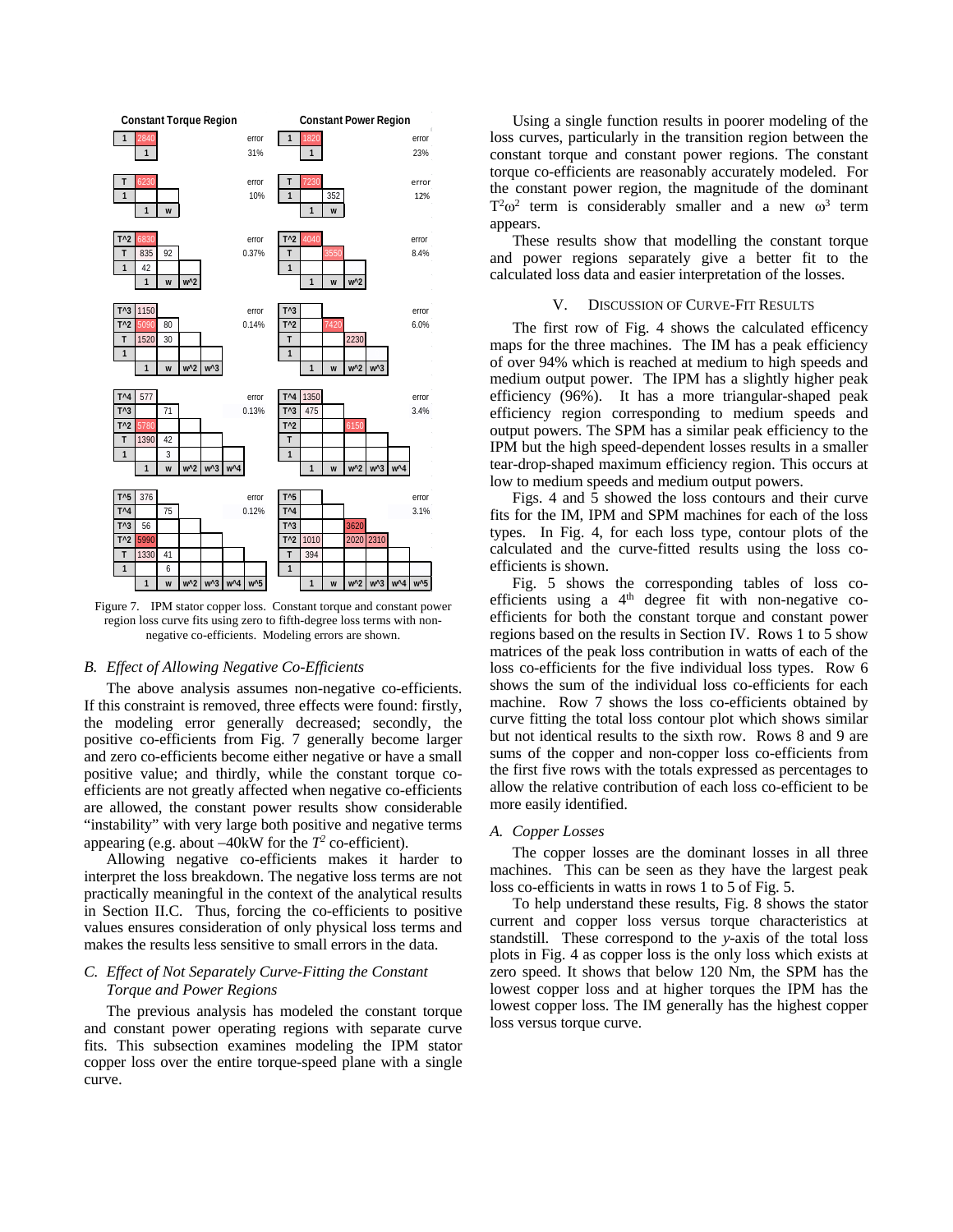

Figure 8. Calculated stator current and copper loss and versus torque at standstill [10]

These results are related to the constant torque data in Figs. 4 and 5. The constant torque co-efficients for the stator and rotor copper loss for the IM and the stator copper loss for the IPM in Fig. 5 have a similar distribution, see rows 1 and 3. From the relative sum of the copper loss co-efficients, see row 8, roughly 70-75% of the total IM and IPM copper loss occurs with the  $T^2$  term and roughly 20-30% with the *T* term. These results match the predictions in Section II that the *T* and  $T^2$  terms should be dominant based on a  $T \propto I^2$ relationship at low currents and  $T \propto I$  relationship at higher currents as seen in Fig. 8(a). While the number of data points is not sufficient at low currents to clearly see the shape of the torque vs current, it is clear that this is nonlinear.

For the SPM, the current versus torque characteristic shows an initial linear relationship up to about 80Nm but then the current rapidly increases with torque producing the dominant  $T^4$  loss component. Section II indicated that this is associated with  $T \propto \sqrt{I}$  which implies heavy saturation.

The relative copper loss results in row 8 of Fig. 5 will now be examined.

All three machines in the constant torque region have only a small dependance between the stator copper loss and speed. The data in row 8 shows the speed dependent terms correspond to only about 2% of the total loss for all the machines.

In the constant power region, the IM and IPM machines have a dominant  $T^2\omega^2$  stator copper loss component which implies a stator current proportional to output power  $(T\omega)$ . As discussed in Section II this corresponds to a relatively low value of magnetising/*d*-axis current.

The SPM in the constant power region, has a similar dominant  $T^4$  copper loss component as in its constant torque region. Like the IM and IPM, it has a strong  $T^2\omega^2$  copper loss. Additionally it has a significant  $\omega^2$  component due to

the large flux-weakening *d*-axis current component which is mainly related to operating speed.

The dominant copper loss terms define the shape of the efficiency map. For instance for the IPM, the dominant loss term is  $T^2$  in the constant torque region and  $T^2\omega^2$  in the constant power region (see Fig. 5, row 1). By referring to the corresponding efficiency maps associated with these terms in Fig. 2(b), it can be seen that these[a2] shape the IPM efficiency map in Fig. 4, row 1.

#### *B. Iron and Magnet Losses*

Fig. 9 shows the FE calculated no-load loss versus speed. It represents the *x*-axis of the total loss contour plot in Fig. 4. The no-load loss characteristic includes iron, magnet and noload (flux-weakening) copper losses. It should be noted that the FE calculated results do not include any estimated mechanical losses such as bearing or windage.



Figure 9. Calculated loss vs speed at no-load (excluding mechanical losses) [10]

The SPM has the highest no-load loss, which at maximum speed is comparable to its copper loss at its continuous torque capability. This is due to a combination of its high magnet loss and the large stator current required for field-weakening of the large back-emf voltage (over three times rated voltage) at this speed. The IPM no-load loss at maximum speed is small (150 W) due to its relatively low back-emf voltage which does not exceed rated voltage even at this speed. The IM has even lower electromagnetic losses under this condition.

Row 9 of Fig. 5 shows the combined iron and magnet losses for the three machines in both the constant torque and constant power regions. The majority of these losses occur in the terms:  $\omega$ ,  $\omega^2$ ,  $\omega^3$ ,  $T\omega$ ,  $T\omega^2$  and  $T\omega^3$ . These loss terms are distinct from those associated with the copper losses (see row 8).

Row 2 of Fig. 5 shows the IM stator iron losses have a dominant  $T\omega^2$  dependence in the constant torque region but this changes to  $T\omega$  in the constant power region, likely due to the flux density reduction in this region. The peak iron losses are at medium to high torques in the constant power region (see Fig. 4).

For the IPM machine, rows 2, 4 and 5 of Fig. 5 show the stator iron losses are the largest of the non-copper losses, followed by the rotor iron losses. The magnet losses are negligible. In the constant torque region, the *T*<sup>ω</sup> term is the largest for the stator and rotor iron losses. In the constant power region, the dominant term is  $T\omega^2$  term for the stator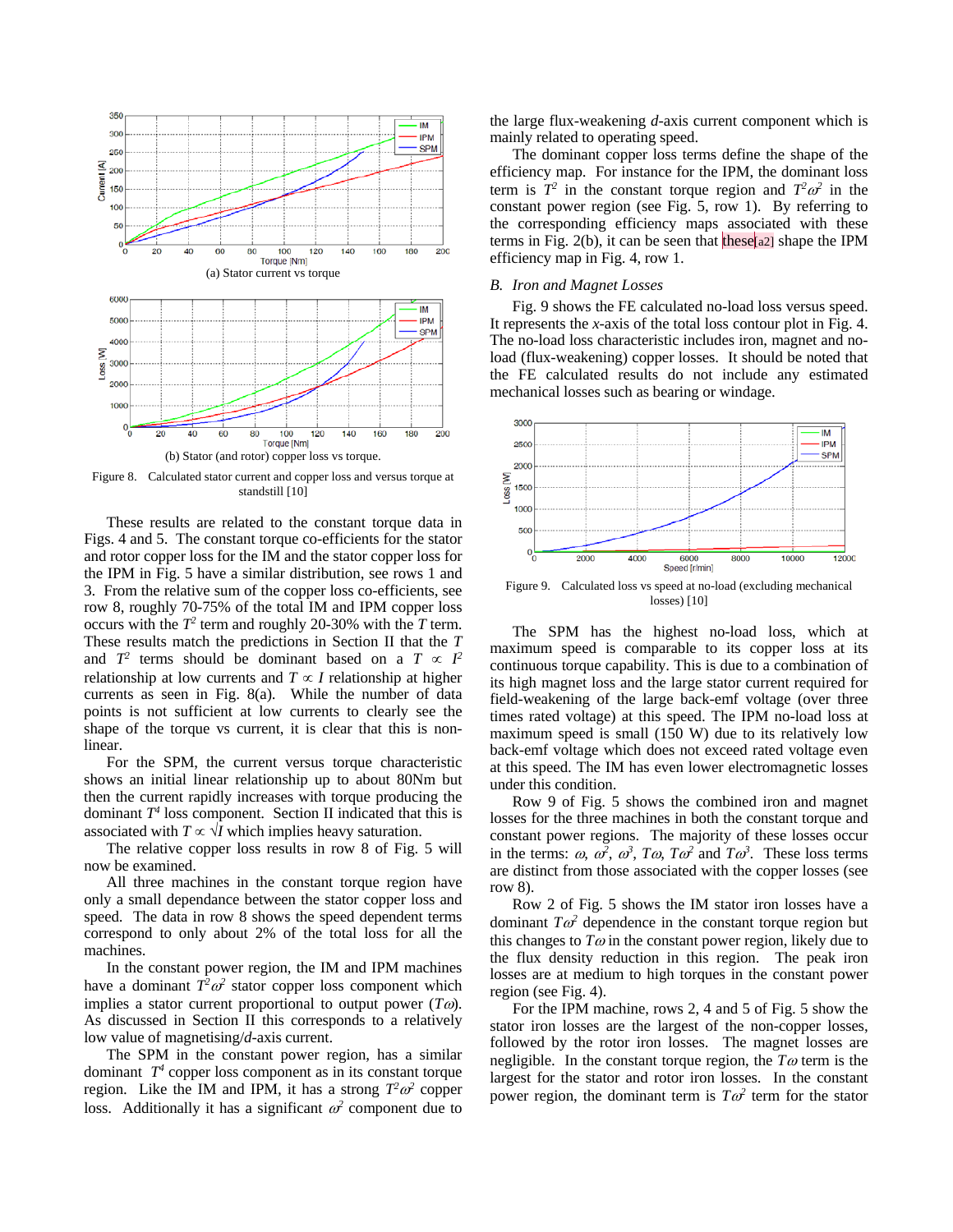iron losses but  $T\omega^3$  for the rotor iron losses. These terms are likely related to harmonic iron losses produced by armature reaction. The highest iron losses occur at high loads at high speeds.

For the SPM machine, rows 2, 4 and 5 of Fig. 5 show the stator iron loss has a pronounced speed dependence and is much less dependent on torque, resulting in a dominant  $\omega$ loss term in the constant torque and constant power regions. The  $\omega$  rather than  $\omega^2$  dependence is likely associated with a reduction in flux with speed. The rotor iron loss has a similar distribution to the IPM machine. The magnet losses are substantial in the SPM machine and are largest at high loads at high speeds. In the constant torque region the dominant term is  $T\omega^2$ , and in the constant power region the dominant terms is  $\omega^3$ .

# VI. APPLICATION DISCUSSION

The loss modeling technique described in this paper can be applied to the analysis of calculated and experimental efficiency maps of electrical machines in four ways.

Firstly, a clear understanding of the mapping between the key types of losses, their resultant loss terms (e.g.  $T^2\omega^2$ ) and the shape of the resultant efficiency map helps electric machine designers understand how to optimise their designs to meet particular application requirements. This also provides insights into the performance of different types of machines and aids in the selection of the most appropriate one for a specific application. For instance, high efficiency at high speeds is important for traction applications.

Secondly, for a calculated efficiency map, the loss coefficients shown in rows 1 to 5 of Fig. 5 provide a convenient means for summarizing the key loss terms in the machine and their relative importance. This provides insights not only in which is the largest loss type of the machine, but also their variation with torque and speed in both constant torque and power regions.

Thirdly, the method provides a useful means to compare measured and FE calculated efficiency maps by allowing the identification of the likely loss components associated with any discrepancies. This uses a similar approach shown in in Table I except extended to the  $k_{mn}T^m\omega^n$  loss terms. It requires the availability of detailed FE calculated individual loss component contour maps as shown in Fig. 4. The process involves comparing the loss term co-efficients of the total FE calculated loss map (Fig. 5, row 7) with those from the experimental loss map. The discrepancies in the co-efficients are then compared with the individual loss terms (Fig. 5, rows 1 to 5) to see which loss terms are most likely associated with the observed difference. Means to improve the modeling of these terms can then be investigated to obtain more accurate calculated results.

Fourthly, even without the FE calculated loss component maps, it is possible to use the information in rows 7 and 8 of Fig. 5 to approximately separate the experimental loss coefficients into copper and non-copper loss terms in both constant torque and constant power regions. For instance, the rather crude separation proposed in Fig. 10, distinguishes the co-efficients relating to copper loss from other loss

mechanisms. To test the accuracy of this approach, using this separation, the results in Table IV were obtained from the total loss modeling in row 7 of Fig. 5. These show a good correspondence between the estimated loss obtained by summing all the loss co-efficients within the region shown in Fig. 11 with the actual peak loss value calculated by finiteelement analysis (in brackets). The error expressed as a fraction of the total FE loss for each machine has a maximum value of 17% and an average of 4%.



Figure 10. Approximate loss breakdown regions

TABLE IV. PREDICTION OF LOSSES: ESTIMATED FROM SELECTED LOSS CO-EFFICIENTS AND FE CALCULATED VALUE IN BRACKET

| LOSS CO-EFFICIENTS AND FE CALCULATED VALUE IN BRACKETS |               |             |            |  |  |  |
|--------------------------------------------------------|---------------|-------------|------------|--|--|--|
|                                                        | IM            | <b>IPM</b>  | <b>SPM</b> |  |  |  |
| 1. Constant Torque                                     |               |             |            |  |  |  |
| a) copper losses (kW)                                  | 7.81 (8.04)   | 7.68 (7.87) | 3.85(4.10) |  |  |  |
| b) iron and magnet (kW)                                | 1.33(1.01)    | 0.43(0.36)  | 0.60(0.71) |  |  |  |
|                                                        |               |             |            |  |  |  |
| 2. Constant Power                                      |               |             |            |  |  |  |
| a) copper losses (kW)                                  | 10.77 (13.21) | 7.83(7.87)  | 4.05(4.10) |  |  |  |
| b) iron and magnet (kW)                                | 2.80(1.40)    | 1.81 (1.92) | 3.19(3.78) |  |  |  |

#### VII. CONCLUSIONS

This paper has examined the modeling and interpretation of efficiency maps for electric machines. It was based on a novel approach of using sum of the terms in the form of  $k_{mn}T^m\omega^n$  to represent the variation of the stator and rotor copper, iron, magnet and the total losses with torque and speed. Analysis was used to predict the likely terms for each machine type. The proposed approach was tested using finite-element calculated efficiency maps of example induction, interior permanent magnet and surface permanent magnet machines. The following are the key results:

- the effect of each  $T^m \omega^n$  loss co-efficient on the shape of the efficiency map was shown, and conversely, based on the shape of the efficiency map it was possible to roughly estimate the key loss co-efficients,
- accurate curve fitting of the loss contours was obtained by: using separate fits for both constant torque and constant power regions, ensuring the co-efficients were non-negative and using fourth-degree polynomials,
- while the largest loss co-efficients were readily found, care is necessary when interpreting coefficients with smaller magnitude as they can be significantly affected by the degree of the polynomial chosen,
- the key loss co-efficients found by fitting each of the FE calculated stator and rotor loss types were validated against the analytical predictions and checked against the static current-torque characteristics and no-load loss versus speed results,